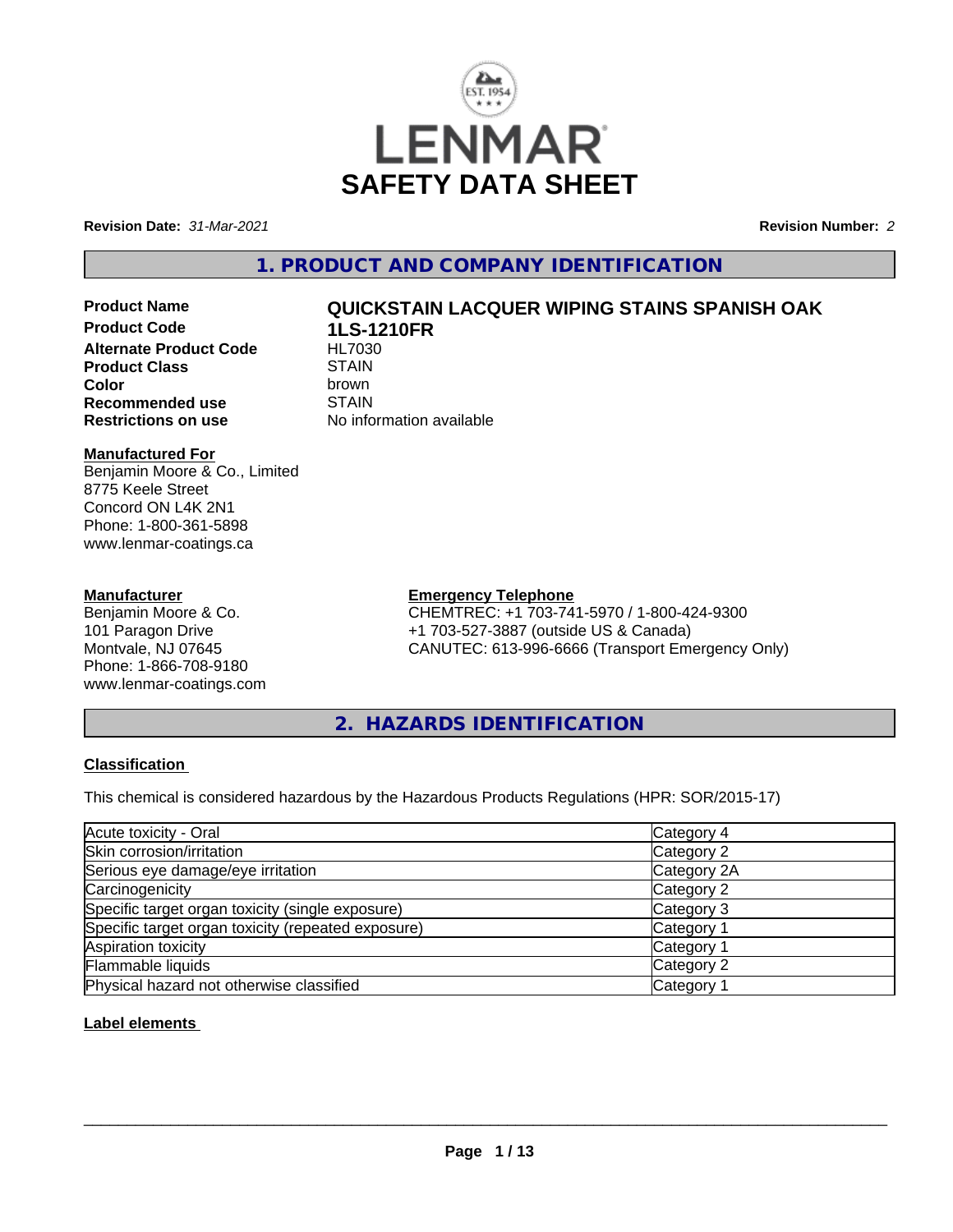#### **Danger**

#### **Hazard statements**

Harmful if swallowed Causes skin irritation Causes serious eye irritation Suspected of causing cancer May cause respiratory irritation. May cause drowsiness or dizziness Causes damage to organs through prolonged or repeated exposure May be fatal if swallowed and enters airways Highly flammable liquid and vapor Reactive flammable material



#### **Appearance** liquid **Odor** solvent

#### **Precautionary Statements - Prevention**

Obtain special instructions before use Do not handle until all safety precautions have been read and understood Use personal protective equipment as required Wash face, hands and any exposed skin thoroughly after handling Do not eat, drink or smoke when using this product Wear eye/face protection Do not breathe dust/fume/gas/mist/vapors/spray Use only outdoors or in a well-ventilated area Keep away from heat, hot surfaces, sparks, open flames and other ignition sources. No smoking Keep container tightly closed Ground/bond container and receiving equipment Use explosion-proof electrical/ventilating/lighting/equipment Use only non-sparking tools Take precautionary measures against static discharge Keep cool

#### **Precautionary Statements - Response**

IF exposed or concerned: Get medical advice/attention

#### **Eyes**

IF IN EYES: Rinse cautiously with water for several minutes. Remove contact lenses, if present and easy to do. Continue rinsing

If eye irritation persists: Get medical advice/attention

#### **Skin**

If skin irritation occurs: Get medical advice/attention

IF ON SKIN (or hair): Remove/Take off immediately all contaminated clothing. Rinse skin with water/shower Wash contaminated clothing before reuse

#### **Inhalation**

IF INHALED: Remove victim to fresh air and keep at rest in a position comfortable for breathing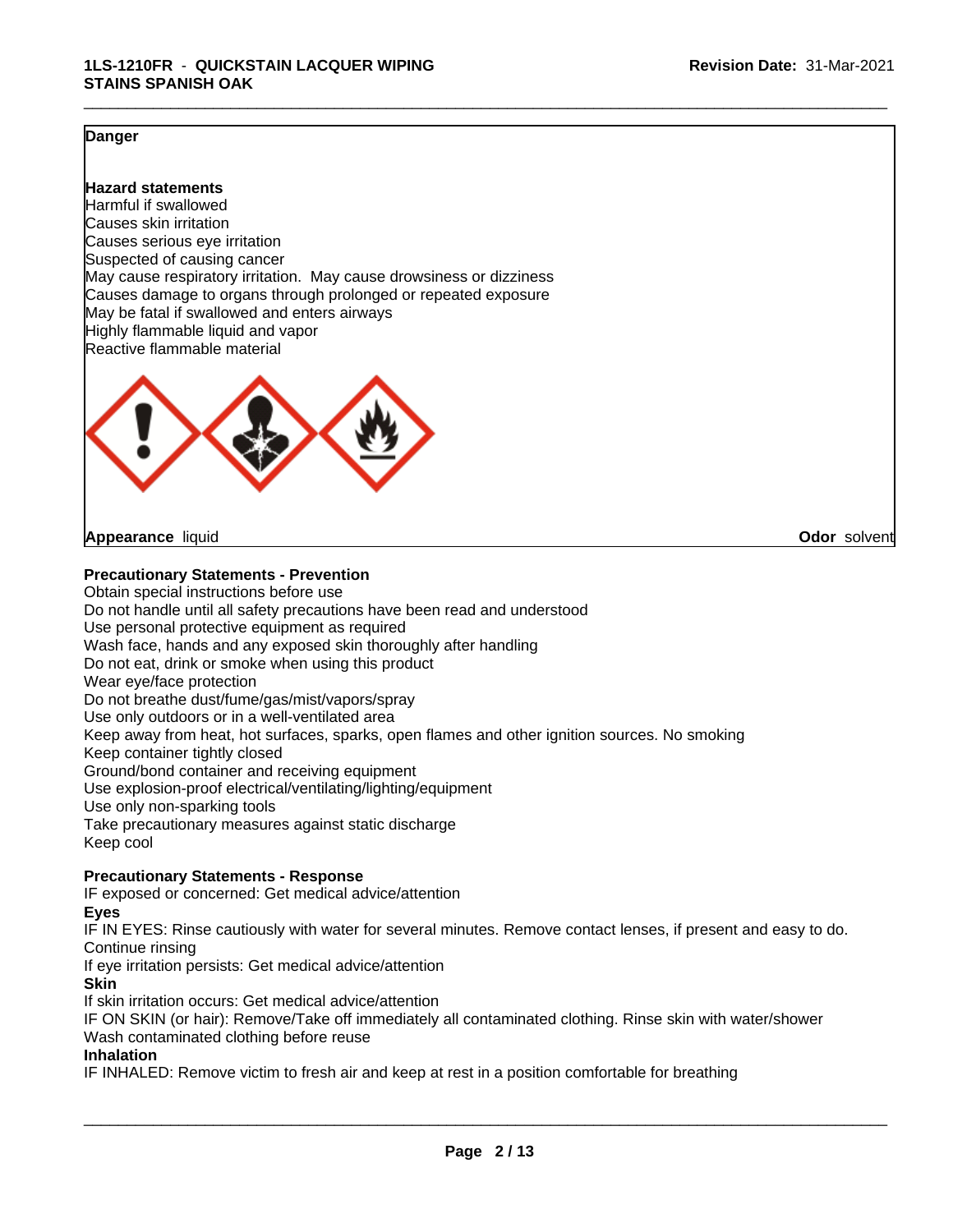#### **Ingestion**

IF SWALLOWED: Immediately call a POISON CENTER or doctor/physician Do NOT induce vomiting Rinse mouth **Fire** In case of fire: Use CO2, dry chemical, or foam for extinction

#### **Precautionary Statements - Storage**

Store locked up Store in a well-ventilated place. Keep container tightly closed

#### **Precautionary Statements - Disposal**

Dispose of contents/container to an approved waste disposal plant

#### **Other information**

No information available

#### **3. COMPOSITION INFORMATION ON COMPONENTS**

\_\_\_\_\_\_\_\_\_\_\_\_\_\_\_\_\_\_\_\_\_\_\_\_\_\_\_\_\_\_\_\_\_\_\_\_\_\_\_\_\_\_\_\_\_\_\_\_\_\_\_\_\_\_\_\_\_\_\_\_\_\_\_\_\_\_\_\_\_\_\_\_\_\_\_\_\_\_\_\_\_\_\_\_\_\_\_\_\_\_\_\_\_

| <b>Chemical name</b>                          | CAS No.    | Weight-%   | Hazardous Material<br>registry number<br>(HMIRA registry #) | Date HMIRA filed and<br>Information Review Act date exemption granted<br>(if applicable) |
|-----------------------------------------------|------------|------------|-------------------------------------------------------------|------------------------------------------------------------------------------------------|
| 2-Butoxyethanol                               | 111-76-2   | $15 - 40%$ |                                                             |                                                                                          |
| Propylene glycol monomethyl<br>ether acetate  | 108-65-6   | $10 - 30%$ |                                                             |                                                                                          |
| Distillates, petroleum,<br>hydrotreated light | 64742-47-8 | $5 - 10%$  |                                                             |                                                                                          |
| n-Butyl acetate                               | 123-86-4   | $3 - 7%$   |                                                             |                                                                                          |
| Stoddard solvent                              | 8052-41-3  | - 5%       |                                                             |                                                                                          |
| Raw Umber Pigment                             | 12713-03-0 | - 5%       |                                                             |                                                                                          |
| Acetone                                       | 67-64-1    | - 5%       |                                                             |                                                                                          |
| cellulose, nitrate                            | 9004-70-0  | - 5%       |                                                             |                                                                                          |
| VM&P naphtha                                  | 64742-89-8 | - 5%       |                                                             |                                                                                          |
| Iron oxide                                    | 1309-37-1  | - 5%       |                                                             |                                                                                          |
| Isopropyl alcohol                             | 67-63-0    | - 5%       |                                                             |                                                                                          |
| Carbon black                                  | 1333-86-4  | $0.5 - 1%$ |                                                             |                                                                                          |

**Confidential Business Information note**

\*The exact percentage (concentration) of composition has been withheld as a trade secret

#### **4. FIRST AID MEASURES**

| <b>General Advice</b> | If symptoms persist, call a physician. Show this safety data<br>sheet to the doctor in attendance.                                                                                                                         |
|-----------------------|----------------------------------------------------------------------------------------------------------------------------------------------------------------------------------------------------------------------------|
| <b>Eye Contact</b>    | Immediately flush with plenty of water. After initial flushing,<br>remove any contact lenses and continue flushing for at<br>least 15 minutes. Keep eye wide open while rinsing. If<br>symptoms persist, call a physician. |
| <b>Skin Contact</b>   | Wash off immediately with soap and plenty of water                                                                                                                                                                         |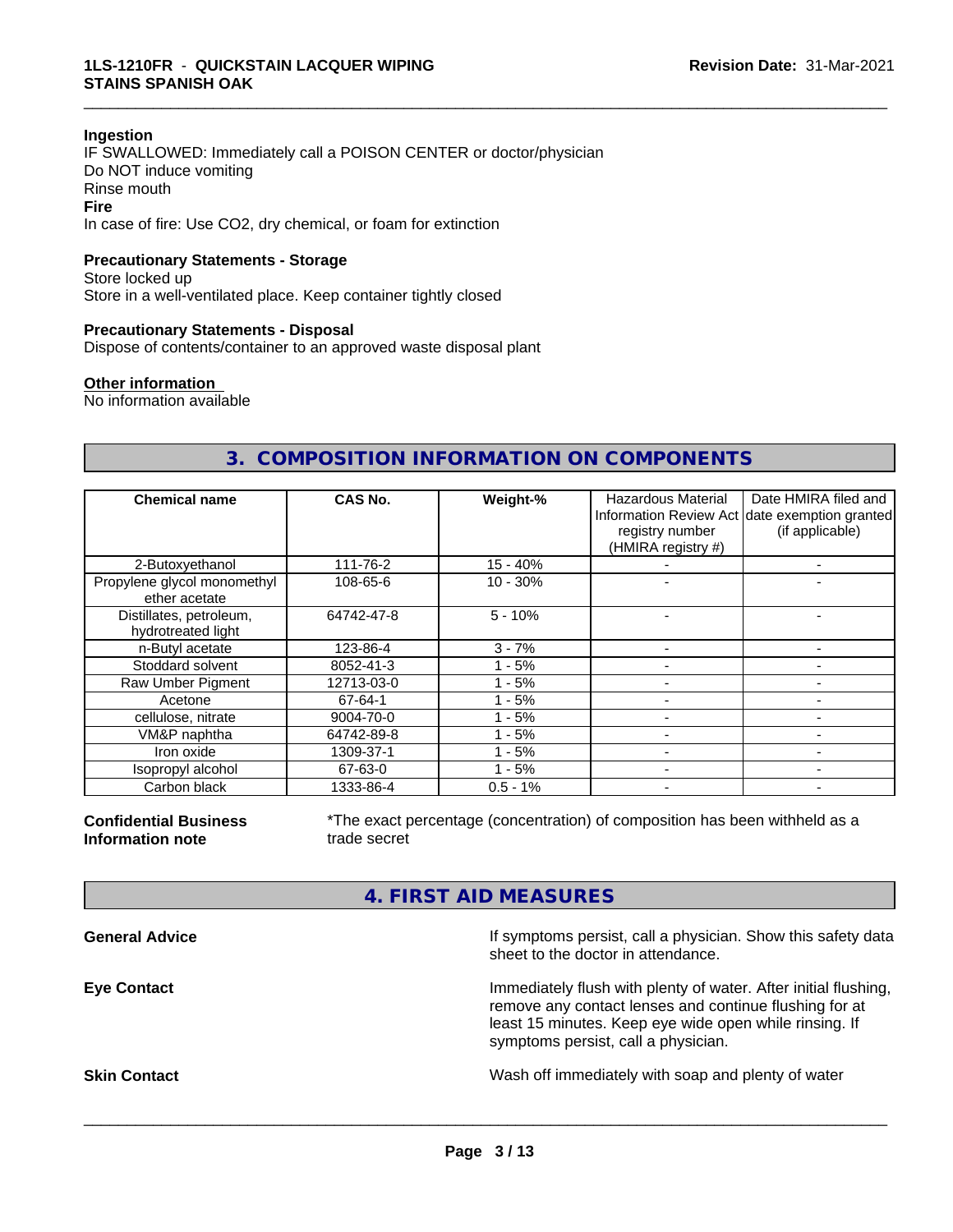|                                        | removing all contaminated clothes and shoes. If skin<br>irritation persists, call a physician.                                                                                                   |
|----------------------------------------|--------------------------------------------------------------------------------------------------------------------------------------------------------------------------------------------------|
| <b>Inhalation</b>                      | Move to fresh air. If symptoms persist, call a physician.<br>If not breathing, give artificial respiration. Call a physician<br>immediately.                                                     |
| Ingestion                              | Clean mouth with water and afterwards drink plenty of<br>water. Do not induce vomiting without medical advice.<br>Never give anything by mouth to an unconscious person.<br>Consult a physician. |
| <b>Protection Of First-Aiders</b>      | Use personal protective equipment.                                                                                                                                                               |
| <b>Most Important Symptoms/Effects</b> | No information available.                                                                                                                                                                        |
| <b>Notes To Physician</b>              | Treat symptomatically.                                                                                                                                                                           |

**5. FIRE-FIGHTING MEASURES**

| <b>Flammable Properties</b>                                                      | Vapors may travel considerable distance to a source of<br>ignition and flash back. Vapors may cause flash fire.                                                                                                                                                                                |
|----------------------------------------------------------------------------------|------------------------------------------------------------------------------------------------------------------------------------------------------------------------------------------------------------------------------------------------------------------------------------------------|
| <b>Suitable Extinguishing Media</b>                                              | Foam, dry powder or water. Use extinguishing measures<br>that are appropriate to local circumstances and the<br>surrounding environment.                                                                                                                                                       |
| Protective equipment and precautions for firefighters                            | As in any fire, wear self-contained breathing apparatus<br>pressure-demand, MSHA/NIOSH (approved or equivalent)<br>and full protective gear.                                                                                                                                                   |
| <b>Hazardous combustion products</b>                                             | Burning may result in carbon dioxide, carbon monoxide<br>and other combustion products of varying composition<br>which may be toxic and/or irritating.                                                                                                                                         |
| <b>Specific Hazards Arising From The Chemical</b>                                | Flammable. Flash back possible over considerable<br>distance. Keep product and empty container away from<br>heat and sources of ignition. Closed containers may<br>rupture if exposed to fire or extreme heat. Thermal<br>decomposition can lead to release of irritating gases and<br>vapors. |
| <b>Sensitivity to mechanical impact</b>                                          | No                                                                                                                                                                                                                                                                                             |
| Sensitivity to static discharge                                                  | Yes                                                                                                                                                                                                                                                                                            |
| <b>Flash Point Data</b><br>Flash point (°F)<br>Flash Point (°C)<br><b>Method</b> | 47<br>8<br><b>PMCC</b>                                                                                                                                                                                                                                                                         |
| <b>Flammability Limits In Air</b>                                                |                                                                                                                                                                                                                                                                                                |
| Lower flammability limit:                                                        | Not available                                                                                                                                                                                                                                                                                  |
|                                                                                  |                                                                                                                                                                                                                                                                                                |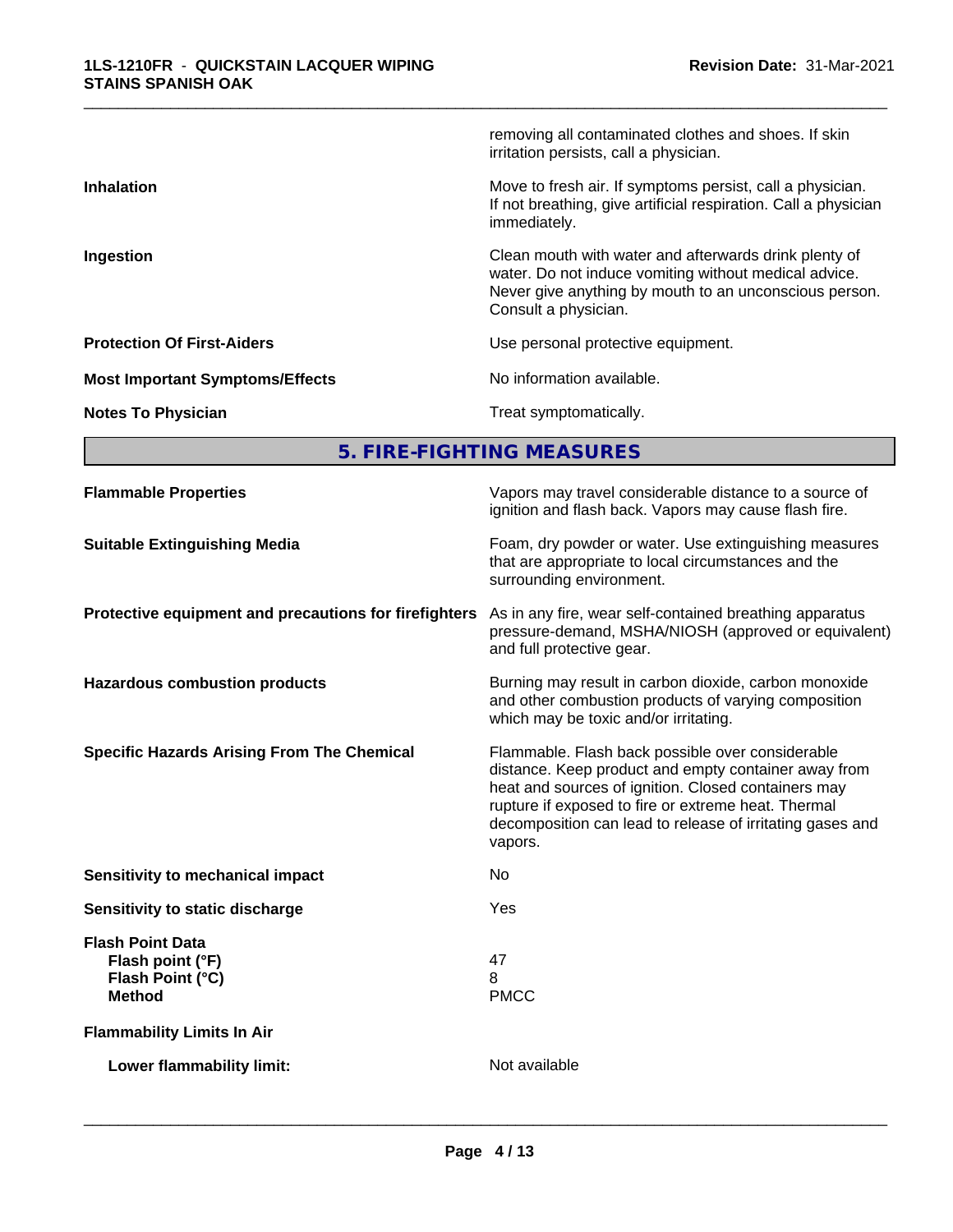#### **Upper flammability limit:** Not available

\_\_\_\_\_\_\_\_\_\_\_\_\_\_\_\_\_\_\_\_\_\_\_\_\_\_\_\_\_\_\_\_\_\_\_\_\_\_\_\_\_\_\_\_\_\_\_\_\_\_\_\_\_\_\_\_\_\_\_\_\_\_\_\_\_\_\_\_\_\_\_\_\_\_\_\_\_\_\_\_\_\_\_\_\_\_\_\_\_\_\_\_\_

```
NFPA Health: 3 Flammability: 3 Instability: 1 Special: Not Applicable
```
#### **NFPA Legend**

- 0 Not Hazardous
- 1 Slightly
- 2 Moderate
- 3 High
- 4 Severe

*The ratings assigned are only suggested ratings, the contractor/employer has ultimate responsibilities for NFPA ratings where this system is used.*

*Additional information regarding the NFPA rating system is available from the National Fire Protection Agency (NFPA) at www.nfpa.org.*

#### **6. ACCIDENTAL RELEASE MEASURES**

| <b>Personal Precautions</b>      | Remove all sources of ignition. Take precautions to<br>prevent flashback. Ground and bond all containers and<br>handling equipment. Take precautionary measures against<br>static discharges. Ensure adequate ventilation. Avoid<br>contact with skin, eyes and clothing. Use personal<br>protective equipment.  |
|----------------------------------|------------------------------------------------------------------------------------------------------------------------------------------------------------------------------------------------------------------------------------------------------------------------------------------------------------------|
| <b>Other Information</b>         | Prevent further leakage or spillage if safe to do so. Do not<br>allow material to contaminate ground water system.<br>Prevent product from entering drains. Do not flush into<br>surface water or sanitary sewer system. Local authorities<br>should be advised if significant spillages cannot be<br>contained. |
| <b>Environmental precautions</b> | See Section 12 for additional Ecological Information.                                                                                                                                                                                                                                                            |
| <b>Methods for Cleaning Up</b>   | Dam up. Soak up with inert absorbent material. Use a<br>non-sparking or explosion proof means to transfer material<br>to a sealed, appropriate container for disposal. Clean<br>contaminated surface thoroughly.                                                                                                 |

### **7. HANDLING AND STORAGE**

**Handling Handling Avoid contact with skin, eyes and clothing. Wear personal** protective equipment. Do not breathe vapors or spray mist. Use only in ventilated areas. Prevent vapor build-up by providing adequate ventilation during and after use.

> Take precautionary measures against static discharges. To avoid ignition of vapors by static electricity discharge, all metal parts of the equipment must be grounded. Keep away from heat, sparks and flame. Do not smoke. Extinguish all flames and pilot lights, and turn off stoves, heaters, electric motors and other sources of ignition during use and until all vapors are gone. Ignition and/or flash back may occur.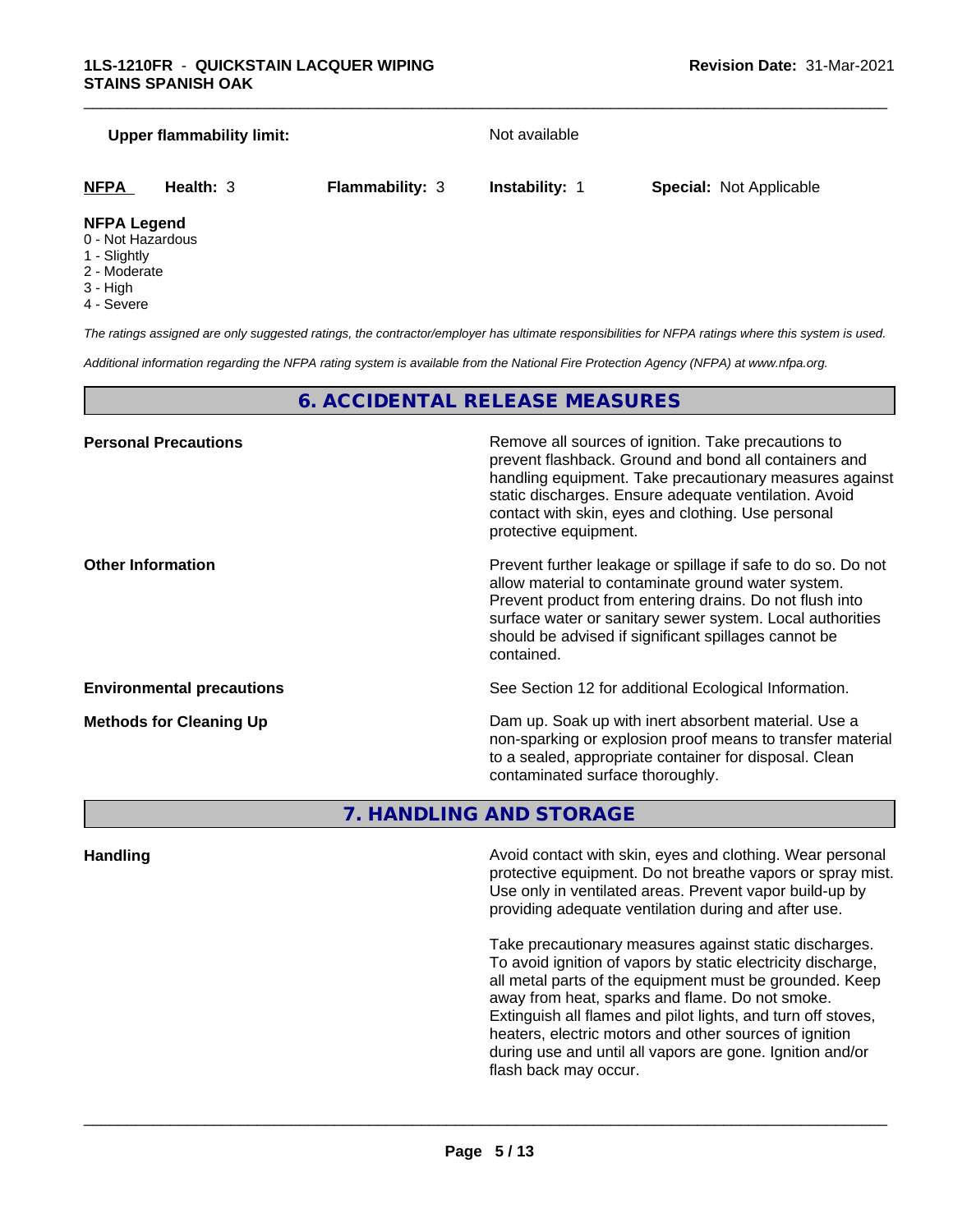**Storage Keep containers tightly closed in a dry, cool and get a dry and structure in a dry and structure in a dry and structure in a dry and structure in a dry and structure in a dry and structure in a dry and structure** well-ventilated place. Keep away from heat. Keep away from open flames, hot surfaces and sources of ignition. Keep in properly labeled containers. Keep out of the reach of children.

**Incompatible Materials Incompatible with strong acids and bases and strong** oxidizing agents.

#### **8. EXPOSURE CONTROLS/PERSONAL PROTECTION**

\_\_\_\_\_\_\_\_\_\_\_\_\_\_\_\_\_\_\_\_\_\_\_\_\_\_\_\_\_\_\_\_\_\_\_\_\_\_\_\_\_\_\_\_\_\_\_\_\_\_\_\_\_\_\_\_\_\_\_\_\_\_\_\_\_\_\_\_\_\_\_\_\_\_\_\_\_\_\_\_\_\_\_\_\_\_\_\_\_\_\_\_\_

#### **Exposure Limits**

| <b>Chemical name</b>                          | <b>ACGIH TLV</b>                                                                                                                                 | Alberta                                                                                          | <b>British Columbia</b>                                                                           | Ontario                                                         | Quebec                                                                                       |
|-----------------------------------------------|--------------------------------------------------------------------------------------------------------------------------------------------------|--------------------------------------------------------------------------------------------------|---------------------------------------------------------------------------------------------------|-----------------------------------------------------------------|----------------------------------------------------------------------------------------------|
| 2-Butoxyethanol                               | TWA: 20 ppm                                                                                                                                      | 20 ppm - TWA<br>97 mg/m $3$ - TWA                                                                | 20 ppm - TWA                                                                                      | 20 ppm - TWA                                                    | 20 ppm - TWAEV<br>97 mg/m <sup>3</sup> - TWAEV                                               |
| Propylene glycol monomethyl<br>ether acetate  | N/E                                                                                                                                              | N/E                                                                                              | 50 ppm - TWA<br>75 ppm - STEL                                                                     | 50 ppm - TWA<br>$270$ mg/m <sup>3</sup> - TWA                   | N/E                                                                                          |
| Distillates, petroleum,<br>hydrotreated light | N/E                                                                                                                                              | N/E                                                                                              | 200 mg/m <sup>3</sup> - TWA<br>Skin absorption can<br>contribute to overall<br>exposure.          | N/E                                                             | N/E                                                                                          |
| n-Butyl acetate                               | STEL: 150 ppm<br>TWA: 50 ppm                                                                                                                     | 150 ppm - TWA<br>$713$ mg/m <sup>3</sup> - TWA<br>200 ppm - STEL<br>950 mg/m <sup>3</sup> - STEL | 20 ppm - TWA                                                                                      | 150 ppm - $TWA$<br>200 ppm - STEL                               | 150 ppm - TWAEV<br>713 mg/m <sup>3</sup> - TWAEV<br>200 ppm - STEV<br>950 mg/m $3 -$ STEV    |
| Stoddard solvent                              | TWA: 100 ppm                                                                                                                                     | 100 ppm - TWA<br>572 mg/m <sup>3</sup> - TWA                                                     | 290 $mg/m3$ - TWA<br>580 mg/m <sup>3</sup> - STEL                                                 | $525 \overline{\mathrm{mg/m^3}}$ - TWA                          | 100 ppm - TWAEV<br>525 mg/m <sup>3</sup> - TWAEV                                             |
| Raw Umber Pigment                             | TWA: 0.02 mg/m <sup>3</sup> Mn<br>respirable particulate<br>matter<br>TWA: $0.1 \text{ mg/m}$ <sup>3</sup> Mn<br>inhalable particulate<br>matter | $0.2$ mg/m <sup>3</sup> - TWA                                                                    | $0.2$ mg/m <sup>3</sup> - TWA<br>$0.02$ mg/m <sup>3</sup> - TWA<br>Adverse reproductive<br>effect | $0.02$ mg/m <sup>3</sup> - TWA<br>$0.1$ mg/m <sup>3</sup> - TWA | $0.2$ mg/m <sup>3</sup> - TWAEV                                                              |
| Acetone                                       | STEL: 500 ppm<br>TWA: 250 ppm                                                                                                                    | 500 ppm - TWA<br>1200 mg/m <sup>3</sup> - TWA<br>750 ppm - STEL<br>1800 mg/m <sup>3</sup> - STEL | 250 ppm - TWA<br>500 ppm - STEL                                                                   | 250 ppm - TWA<br>500 ppm - STEL                                 | 500 ppm - TWAEV<br>1190 mg/m $3$ - TWAEV<br>1000 ppm - STEV<br>2380 mg/m <sup>3</sup> - STEV |
| Iron oxide                                    | TWA: $5 \text{ mg/m}^3$<br>respirable particulate<br>matter                                                                                      | $5 \text{ mg/m}^3$ - TWA                                                                         | 10 mg/m $3 - TWA$<br>$3$ mg/m $3$ - TWA<br>$5 \text{ mg/m}^3$ - TWA<br>10 mg/m $3 -$ STEL         | $5$ mg/m <sup>3</sup> - TWA                                     | 5 mg/m <sup>3</sup> - TWAEV<br>10 mg/m $3$ - TWAEV                                           |
| Isopropyl alcohol                             | STEL: 400 ppm<br>TWA: 200 ppm                                                                                                                    | 200 ppm - TWA<br>492 mg/m <sup>3</sup> - TWA<br>400 ppm - STEL<br>984 mg/m <sup>3</sup> - STEL   | 200 ppm - TWA<br>400 ppm - STEL                                                                   | 200 ppm - TWA<br>400 ppm - STEL                                 | 400 ppm - TWAEV<br>985 mg/m <sup>3</sup> - TWAEV<br>500 ppm - STEV<br>1230 mg/m $3 -$ STEV   |
| Carbon black                                  | TWA: $3 \text{ mg/m}^3$<br>inhalable particulate<br>matter                                                                                       | $3.5 \text{ mg/m}^3$ - TWA                                                                       | $3$ mg/m $3$ - TWA                                                                                | $3$ mg/m $3$ - TWA                                              | $3.5$ mg/m <sup>3</sup> - TWAEV                                                              |

**Legend**

ACGIH - American Conference of Governmental Industrial Hygienists

Alberta - Alberta Occupational Exposure Limits

British Columbia - British Columbia Occupational Exposure Limits

Ontario - Ontario Occupational Exposure Limits

Quebec - Quebec Occupational Exposure Limits

N/E - Not established

**Engineering Measures Ensure adequate ventilation, especially in confined areas.**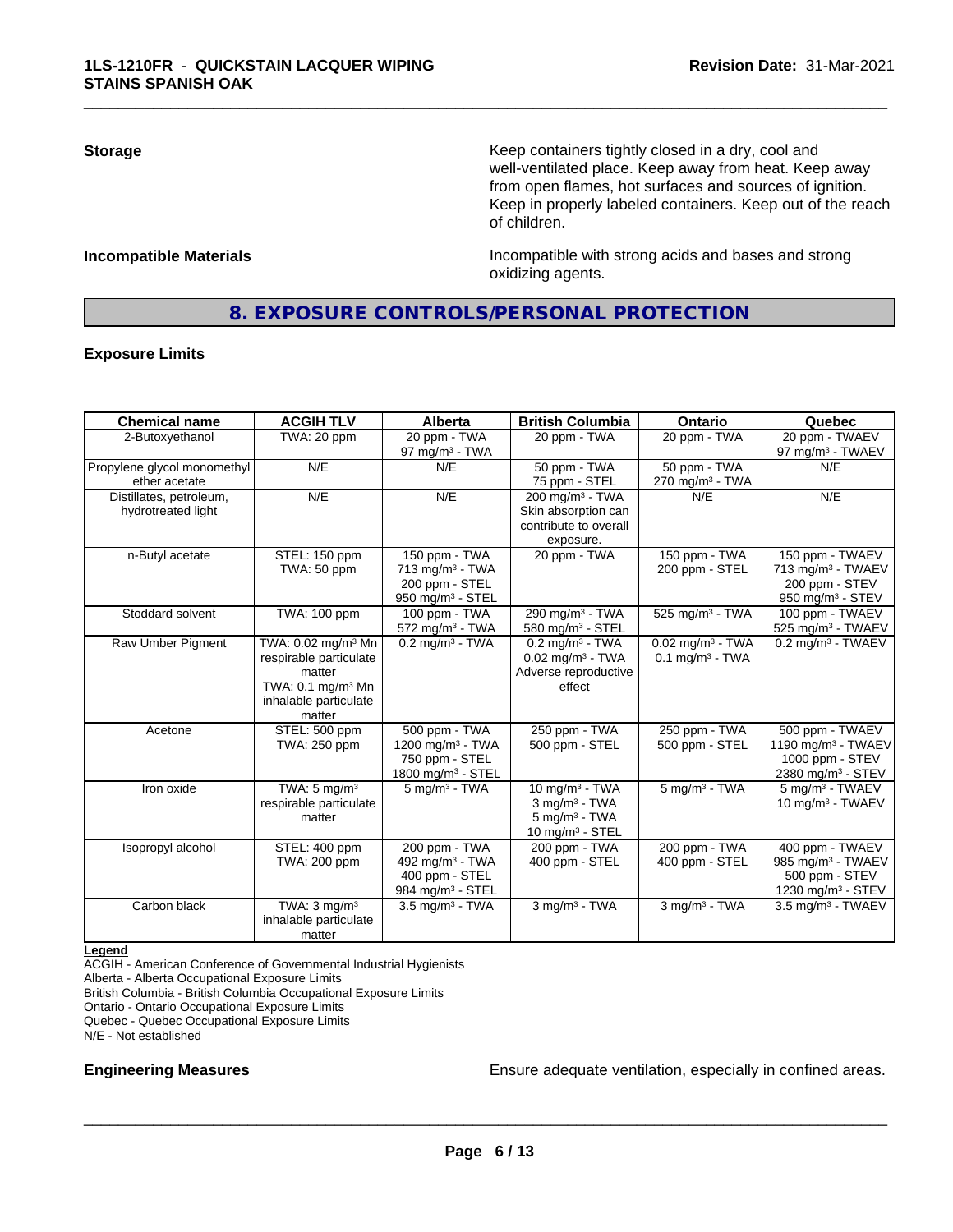## **Personal Protective Equipment**

**Eye/Face Protection** Safety glasses with side-shields. If splashes are likely to occur, wear: Tightly fitting safety goggles **Skin Protection Protection Protective gloves and impervious clothing. Respiratory Protection Network 1** and the Use only with adequate ventilation. In operations where exposure limits are exceeded, use a NIOSH approved respirator that has been selected by a technically qualified person for the specific work conditions. When spraying the product or applying in confined areas, wear a NIOSH approved respirator specified for paint spray or organic vapors.

**Hygiene Measures Avoid contact with skin, eyes and clothing. Remove and Avoid contact with skin, eyes and clothing. Remove and Avoid contact with skin, eyes and clothing. Remove and** wash contaminated clothing before re-use. Wash thoroughly after handling.

#### **9. PHYSICAL AND CHEMICAL PROPERTIES**

**Appearance** liquid **Odor** solvent **Odor Threshold**<br> **Density (Ibs/gal)**<br> **Density (Ibs/gal)**<br> **No information available**<br>  $8.0 - 8.1$ **Density (lbs/gal)** 8.0 - 8.1<br> **Specific Gravity** 8.0 - 8.1 **Specific Gravity pH** No information available **Viscosity (cps)** No information available in the Viscosity (cps) **Solubility(ies)** No information available **Water solubility** No information available **Evaporation Rate No information available No information available Vapor pressure**<br> **Vapor density**<br> **Vapor density**<br> **Vapor density**<br> **Vapor density Wt. % Solids** 15 - 25 **Vol. % Solids** 10 - 20 **Wt. % Volatiles Vol. % Volatiles** 80 - 90 **VOC Regulatory Limit (g/L)** < 850 **Boiling Point (°F)** 248 **Boiling Point (°C)** 120 **Freezing point (°F)** No information available **Freezing Point (°C)** The state of the Monometer of Noinformation available **Flash point (°F)** 47 **Flash Point (°C)** 8 **Method** PMCC **Flammability (solid, gas)** Not applicable **Upper flammability limit:**<br> **Lower flammability limit:** Not applicable Not applicable **Lower flammability limit: Autoignition Temperature (°F)** No information available **Autoignition Temperature (°C)** No information available **Decomposition Temperature (°F)** No information available **Decomposition Temperature (°C)** No information available **Partition coefficient Community Contract Contract Contract Contract Contract Contract Contract Contract Contract Contract Contract Contract Contract Contract Contract Contract Contract Contract Contract Contract Contr** 

**No information available** 

 $\overline{\phantom{a}}$  ,  $\overline{\phantom{a}}$  ,  $\overline{\phantom{a}}$  ,  $\overline{\phantom{a}}$  ,  $\overline{\phantom{a}}$  ,  $\overline{\phantom{a}}$  ,  $\overline{\phantom{a}}$  ,  $\overline{\phantom{a}}$  ,  $\overline{\phantom{a}}$  ,  $\overline{\phantom{a}}$  ,  $\overline{\phantom{a}}$  ,  $\overline{\phantom{a}}$  ,  $\overline{\phantom{a}}$  ,  $\overline{\phantom{a}}$  ,  $\overline{\phantom{a}}$  ,  $\overline{\phantom{a}}$ 

\_\_\_\_\_\_\_\_\_\_\_\_\_\_\_\_\_\_\_\_\_\_\_\_\_\_\_\_\_\_\_\_\_\_\_\_\_\_\_\_\_\_\_\_\_\_\_\_\_\_\_\_\_\_\_\_\_\_\_\_\_\_\_\_\_\_\_\_\_\_\_\_\_\_\_\_\_\_\_\_\_\_\_\_\_\_\_\_\_\_\_\_\_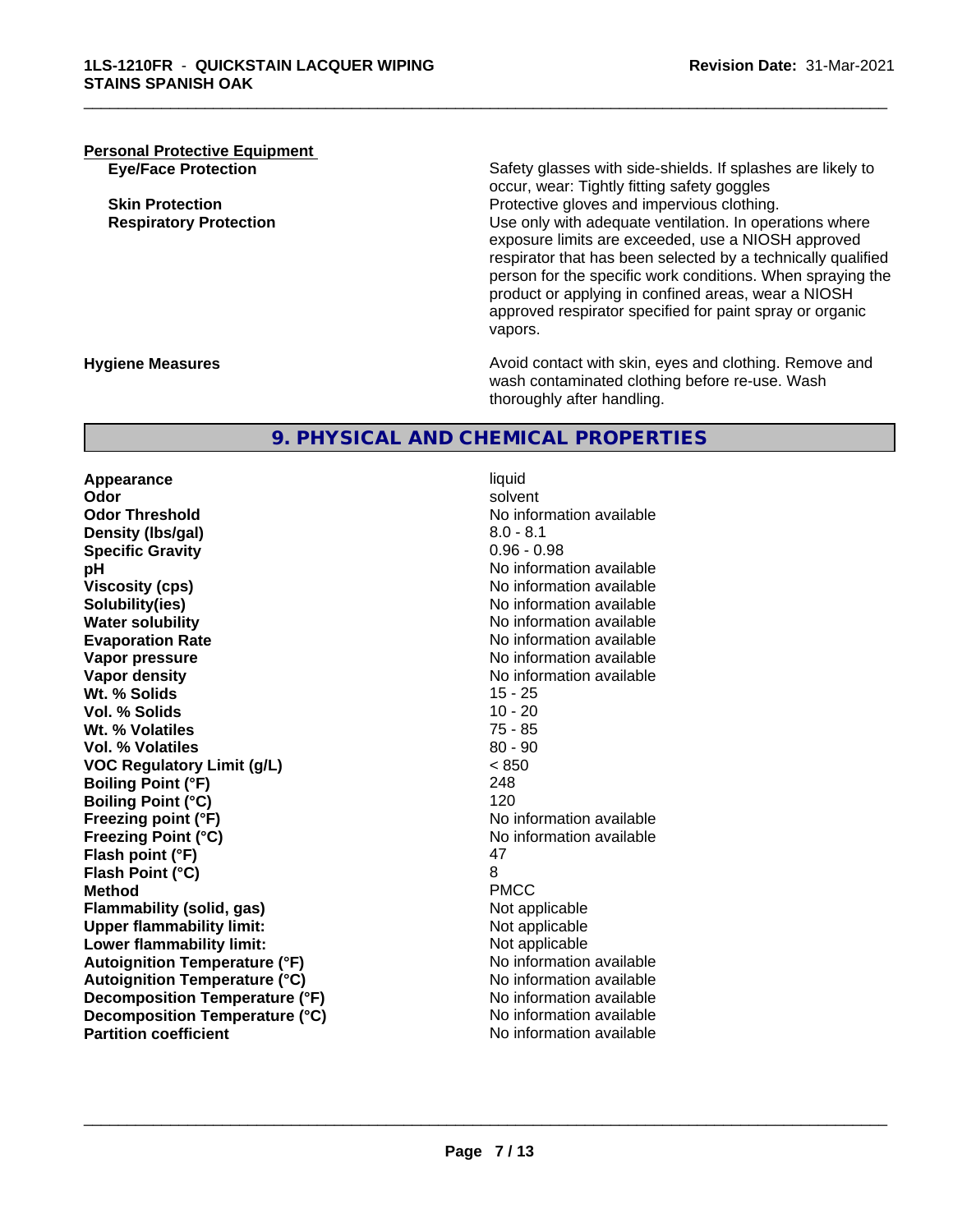### **10. STABILITY AND REACTIVITY**

\_\_\_\_\_\_\_\_\_\_\_\_\_\_\_\_\_\_\_\_\_\_\_\_\_\_\_\_\_\_\_\_\_\_\_\_\_\_\_\_\_\_\_\_\_\_\_\_\_\_\_\_\_\_\_\_\_\_\_\_\_\_\_\_\_\_\_\_\_\_\_\_\_\_\_\_\_\_\_\_\_\_\_\_\_\_\_\_\_\_\_\_\_

| <b>Reactivity</b>                         | Not Applicable                                                                                                            |
|-------------------------------------------|---------------------------------------------------------------------------------------------------------------------------|
| <b>Chemical Stability</b>                 | Stable under normal conditions. Hazardous polymerisation<br>does not occur.                                               |
| <b>Conditions to avoid</b>                | Keep away from open flames, hot surfaces, static<br>electricity and sources of ignition. Sparks. Elevated<br>temperature. |
| <b>Incompatible Materials</b>             | Incompatible with strong acids and bases and strong<br>oxidizing agents.                                                  |
| <b>Hazardous Decomposition Products</b>   | Thermal decomposition can lead to release of irritating<br>gases and vapors.                                              |
| <b>Possibility of hazardous reactions</b> | None under normal conditions of use.                                                                                      |

**11. TOXICOLOGICAL INFORMATION**

#### **Product Information Information on likely routes of exposure**

**Principal Routes of Exposure** Eye contact, skin contact and inhalation.

**Acute Toxicity<br>Product Information** 

Repeated or prolonged exposure to organic solvents may lead to permanent brain and nervous system damage. Intentional misuse by deliberately concentrating and inhaling vapors may be harmful or fatal.

#### **Symptoms related to the physical,chemical and toxicological characteristics**

| <b>Symptoms</b>                                                                            | No information available                                                                                                                                                                                                                                         |  |  |  |
|--------------------------------------------------------------------------------------------|------------------------------------------------------------------------------------------------------------------------------------------------------------------------------------------------------------------------------------------------------------------|--|--|--|
| Delayed and immediate effects as well as chronic effects from short and long-term exposure |                                                                                                                                                                                                                                                                  |  |  |  |
| Eye contact                                                                                | Contact with eyes may cause irritation. Vapor may cause<br><i>irritation.</i>                                                                                                                                                                                    |  |  |  |
| <b>Skin contact</b>                                                                        | May cause skin irritation and/or dermatitis. Prolonged skin<br>contact may defat the skin and produce dermatitis.                                                                                                                                                |  |  |  |
| <b>Inhalation</b>                                                                          | Harmful by inhalation. High vapor / aerosol concentrations<br>are irritating to the eyes, nose, throat and lungs and may<br>cause headaches, dizziness, drowsiness,<br>unconsciousness, and other central nervous system<br>effects.                             |  |  |  |
| Ingestion                                                                                  | Harmful if swallowed. Ingestion may cause irritation to<br>mucous membranes. Small amounts of this product<br>aspirated into the respiratory system during ingestion or<br>vomiting may cause mild to severe pulmonary injury,<br>possibly progressing to death. |  |  |  |
| <b>Sensitization</b>                                                                       | No information available.                                                                                                                                                                                                                                        |  |  |  |
| <b>Neurological Effects</b>                                                                | No information available.                                                                                                                                                                                                                                        |  |  |  |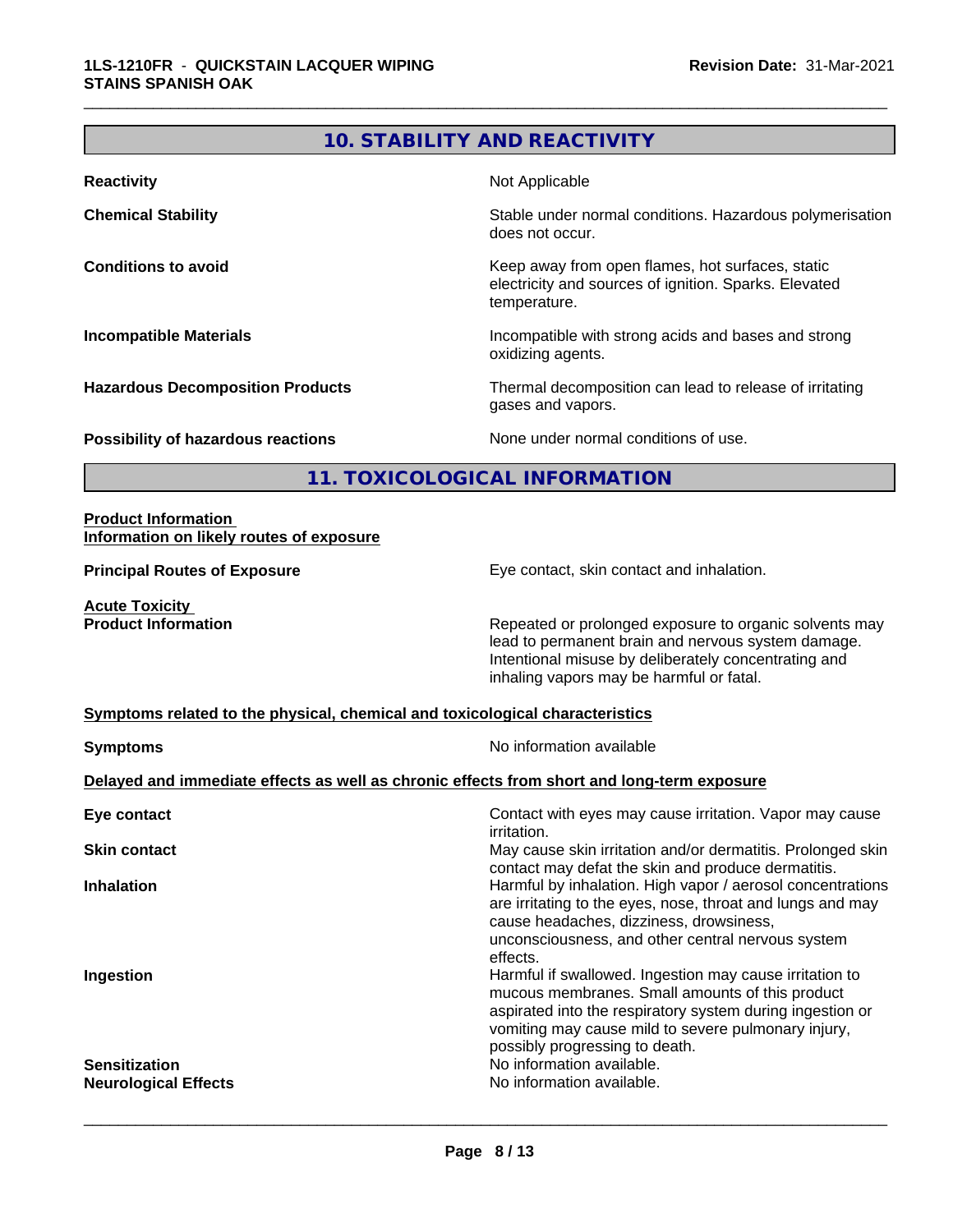| <b>Mutagenic Effects</b>        | No information available.                                                                                      |
|---------------------------------|----------------------------------------------------------------------------------------------------------------|
| <b>Reproductive Effects</b>     | No information available.                                                                                      |
| <b>Developmental Effects</b>    | No information available.                                                                                      |
| <b>Target organ effects</b>     | No information available.                                                                                      |
| <b>STOT - single exposure</b>   | May cause disorder and damage to the, Respiratory                                                              |
|                                 | system, Central nervous system.                                                                                |
| <b>STOT - repeated exposure</b> | Causes damage to organs through prolonged or repeated<br>exposure if inhaled, May cause disorder and damage to |
|                                 | the, liver, kidney, spleen, blood, Central nervous system,                                                     |
|                                 | Causes damage to organs through prolonged or repeated                                                          |
|                                 | exposure if swallowed, Causes damage to organs through                                                         |
|                                 | prolonged or repeated exposure in contact with skin.                                                           |
| Other adverse effects           | No information available.                                                                                      |
| <b>Aspiration Hazard</b>        | May be harmful if swallowed and enters airways. Small                                                          |
|                                 | amounts of this product aspirated into the respiratory                                                         |
|                                 | system during ingestion or vomiting may cause mild to                                                          |
|                                 | severe pulmonary injury, possibly progressing to death.                                                        |
|                                 |                                                                                                                |

### **Numerical measures of toxicity**

**The following values are calculated based on chapter 3.1 of the GHS document**

| ATEmix (oral)                        | 1468 ma/ka  |
|--------------------------------------|-------------|
| <b>ATEmix (dermal)</b>               | 2460 ma/ka  |
| <b>ATEmix (inhalation-dust/mist)</b> | 2142.6 ma/L |
| <b>ATEmix (inhalation-vapor)</b>     | 27.6 ma/L   |

#### **Component Information**

| Chemical name                                               | Oral LD50             | Dermal LD50             | Inhalation LC50                       |
|-------------------------------------------------------------|-----------------------|-------------------------|---------------------------------------|
| 2-Butoxyethanol<br>111-76-2                                 | $= 1300$ mg/kg (Rat)  | $>$ 2000 mg/kg (Rabbit) | $>$ 4.9 mg/L (Rat) 3H                 |
| Propylene glycol monomethyl ether<br>acetate<br>108-65-6    | $= 8532$ mg/kg (Rat)  | $> 5$ g/kg (Rabbit)     |                                       |
| Distillates, petroleum, hydrotreated<br>light<br>64742-47-8 | $> 5000$ mg/kg (Rat)  | $>$ 2000 mg/kg (Rabbit) | $> 5.2$ mg/L (Rat) 4 h                |
| n-Butyl acetate<br>123-86-4                                 | $= 10768$ mg/kg (Rat) | > 17600 mg/kg (Rabbit)  |                                       |
| Acetone<br>67-64-1                                          | $= 5800$ mg/kg (Rat)  | > 15700 mg/kg (Rabbit)  | $= 50100$ mg/m <sup>3</sup> (Rat) 8 h |
| cellulose, nitrate<br>9004-70-0                             | 5 g/kg (Rat)          |                         |                                       |
| VM&P naphtha<br>64742-89-8                                  |                       | $=$ 3000 mg/kg (Rabbit) |                                       |
| Iron oxide<br>1309-37-1                                     | > 10000 mg/kg (Rat)   |                         |                                       |
| Isopropyl alcohol<br>67-63-0                                | $= 1870$ mg/kg (Rat)  | $= 4059$ mg/kg (Rabbit) | $= 72600$ mg/m <sup>3</sup> (Rat) 4 h |
| Carbon black<br>1333-86-4                                   | $> 15400$ mg/kg (Rat) | > 3 g/kg (Rabbit)       |                                       |

#### **Chronic Toxicity**

#### **Carcinogenicity**

*The information below indicateswhether each agency has listed any ingredient as a carcinogen:.*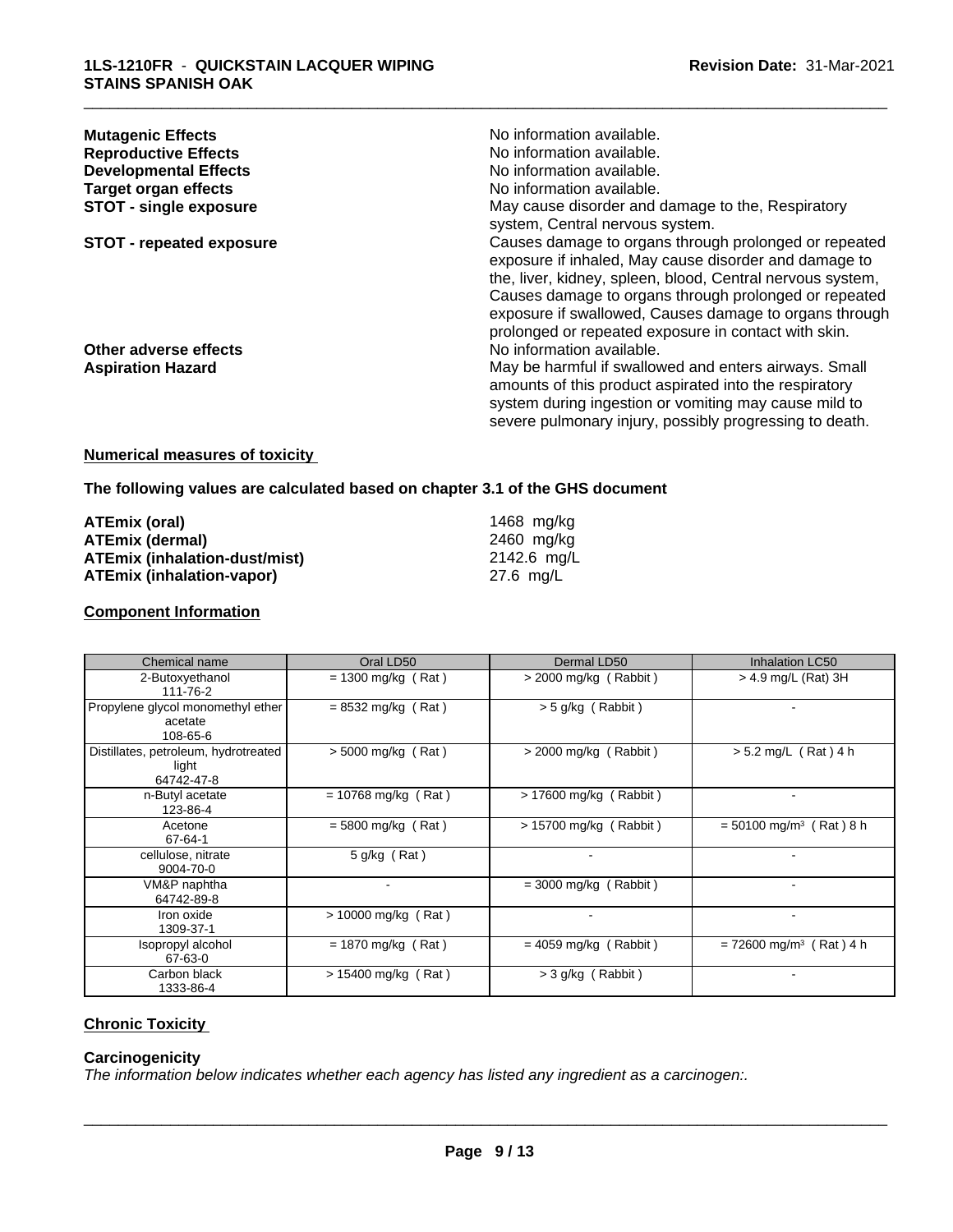| <b>Chemical name</b> | IARC                                | <b>NTP</b> |
|----------------------|-------------------------------------|------------|
|                      | Possible Human Carcinogen<br>$2B -$ |            |
| Carbon black         |                                     |            |

#### **Legend**

IARC - International Agency for Research on Cancer NTP - National Toxicity Program OSHA - Occupational Safety & Health Administration

**12. ECOLOGICAL INFORMATION**

#### **Ecotoxicity Effects**

The environmental impact of this product has not been fully investigated.

#### **Product Information**

#### **Acute Toxicity to Fish**

No information available

#### **Acute Toxicity to Aquatic Invertebrates**

No information available

#### **Acute Toxicity to Aquatic Plants**

No information available

#### **Persistence / Degradability**

No information available.

#### **Bioaccumulation**

There is no data for this product.

#### **Mobility in Environmental Media**

No information available.

#### **Ozone**

No information available

#### **Component Information**

#### **Acute Toxicity to Fish**

2-Butoxyethanol LC50: 1490 mg/L (Bluegill sunfish - 96 hr.) n-Butyl acetate LC50: 18 mg/L (Fathead Minnow - 96 hr.) Acetone LC50: 8300 (Bluegill - 96 hr.) mg/L

#### **Acute Toxicity to Aquatic Invertebrates**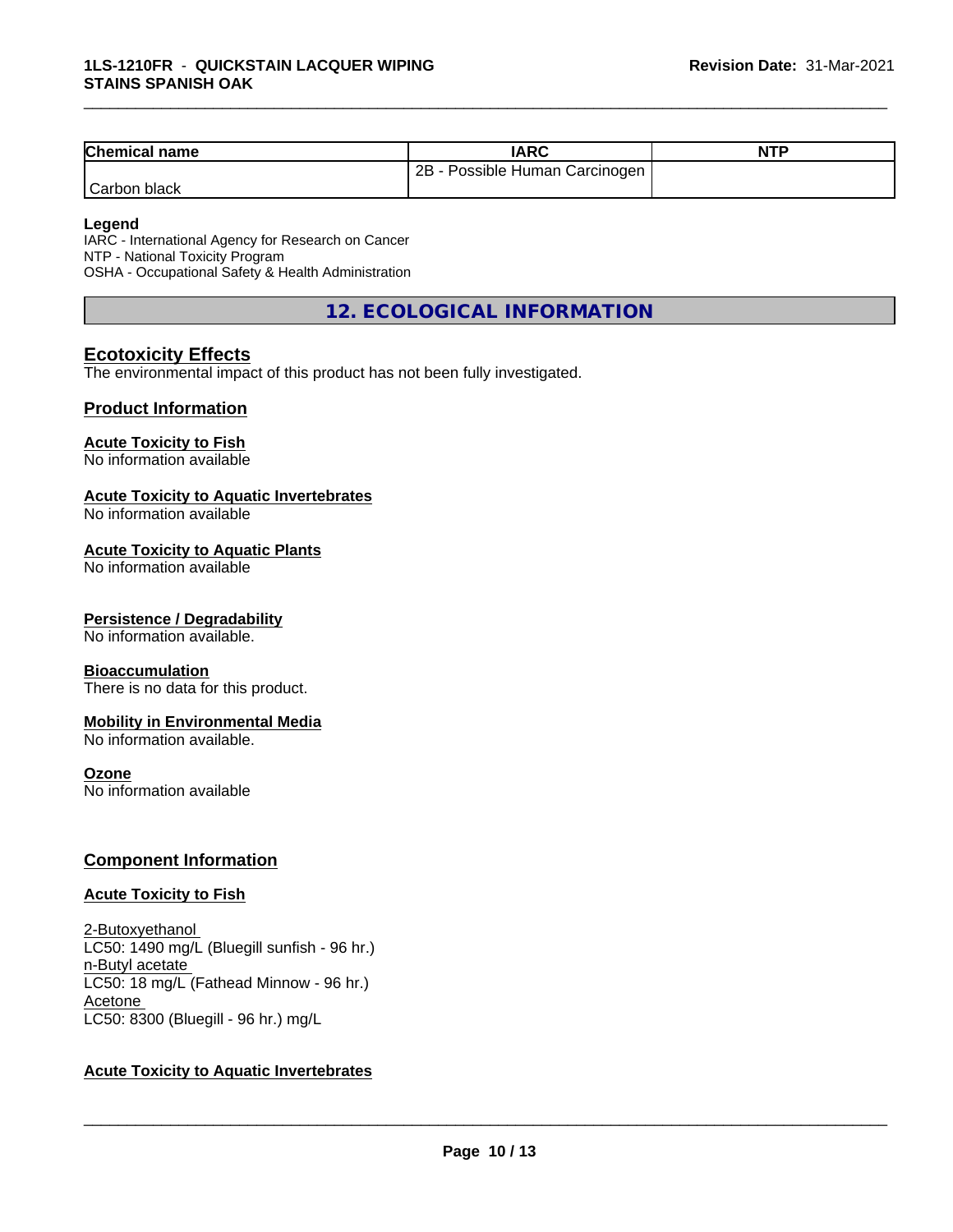n-Butyl acetate EC50: 72.8 mg/L (Daphnia magna - 48 hr.) Acetone EC50: 12600 mg/L (Daphnia magna - 48 hr.)

#### **Acute Toxicity to Aquatic Plants**

n-Butyl acetate EC50: 674.7 mg/L (Green algae (Scenedesmus subspicatus), 72 hrs.)

#### **13. DISPOSAL CONSIDERATIONS**

\_\_\_\_\_\_\_\_\_\_\_\_\_\_\_\_\_\_\_\_\_\_\_\_\_\_\_\_\_\_\_\_\_\_\_\_\_\_\_\_\_\_\_\_\_\_\_\_\_\_\_\_\_\_\_\_\_\_\_\_\_\_\_\_\_\_\_\_\_\_\_\_\_\_\_\_\_\_\_\_\_\_\_\_\_\_\_\_\_\_\_\_\_

**Waste Disposal Method Dispose of in accordance with federal, state, provincial,** and local regulations. Local requirements may vary, consult your sanitation department or state-designated environmental protection agency for more disposal options.

**Empty Container Warning <b>Emptied** Containers may retain product residue. Follow label warnings even after container is emptied. Residual vapors may explode on ignition.

#### **14. TRANSPORT INFORMATION**

**TDG Proper Shipping Name** PAINT **Hazard class** 3 **UN-No.** UN1263 **Packing Group III Description** UN1263, PAINT, 3, II **ICAO / IATA** Contact the preparer for further information. **IMDG / IMO Contact the preparer for further information.** 

#### **15. REGULATORY INFORMATION**

#### **International Inventories**

| <b>TSCA: United States</b> |  |
|----------------------------|--|
| <b>DSL: Canada</b>         |  |

Yes - All components are listed or exempt. Yes - All components are listed or exempt.

#### **National Pollutant Release Inventory (NPRI)**

#### **NPRI Parts 1- 4**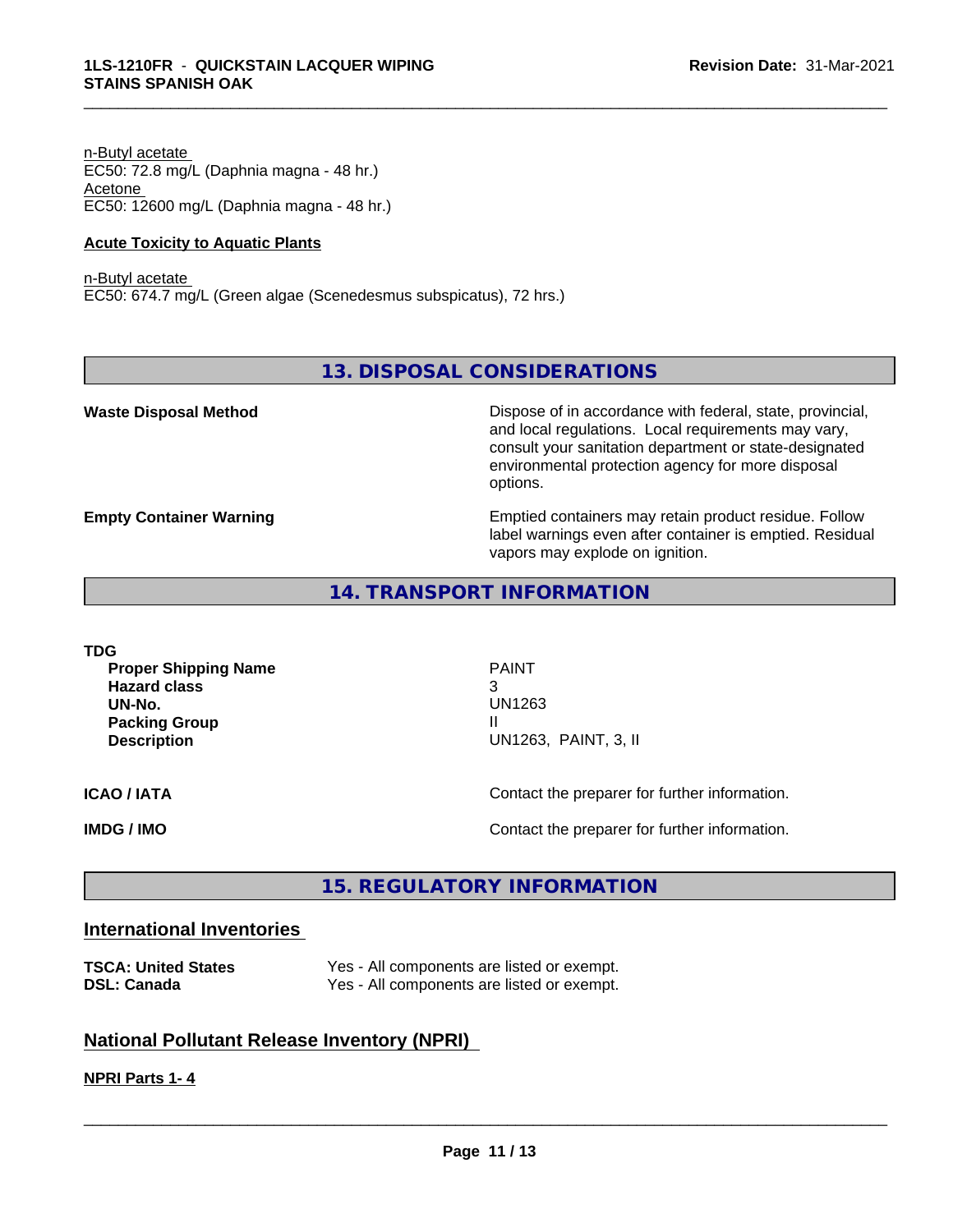This product contains the following Parts 1-4 NPRI chemicals:

| <b>Chemical name</b> | CAS No.     | Weight-% | <b>NPRI Parts 1-4</b> |
|----------------------|-------------|----------|-----------------------|
| 2-Butoxvethanol      | 1-76-2<br>. | 40%      | Listed                |
| Isopropyl alcohol    | 67-63-0     | 5%       | ∟isted                |

\_\_\_\_\_\_\_\_\_\_\_\_\_\_\_\_\_\_\_\_\_\_\_\_\_\_\_\_\_\_\_\_\_\_\_\_\_\_\_\_\_\_\_\_\_\_\_\_\_\_\_\_\_\_\_\_\_\_\_\_\_\_\_\_\_\_\_\_\_\_\_\_\_\_\_\_\_\_\_\_\_\_\_\_\_\_\_\_\_\_\_\_\_

#### **NPRI Part 5**

This product contains the following NPRI Part 5 Chemicals:

| <b>Chemical name</b>                 | CAS No.    | Weight-%   | <b>NPRI Part 5</b> |  |
|--------------------------------------|------------|------------|--------------------|--|
| 2-Butoxyethanol                      | 111-76-2   | 15 - 40%   | Listed             |  |
| Propylene glycol monomethyl ether    | 108-65-6   | $10 - 30%$ | Listed             |  |
| acetate                              |            |            |                    |  |
| Distillates, petroleum, hydrotreated | 64742-47-8 | $5 - 10%$  | Listed             |  |
| liaht                                |            |            |                    |  |
| n-Butyl acetate                      | 123-86-4   | $3 - 7%$   | Listed             |  |
| Stoddard solvent                     | 8052-41-3  | 1 - 5%     | Listed             |  |
| VM&P naphtha                         | 64742-89-8 | 1 - 5%     | Listed             |  |
| Isopropyl alcohol                    | 67-63-0    | 1 - 5%     | Listed             |  |
|                                      |            |            |                    |  |

#### **WHMIS Regulatory Status**

This product has been classified in accordance with the hazard criteria of the Hazardous Products Regulations (HPR) and the SDS contains all the information required by the HPR.

#### **16. OTHER INFORMATION**

| HMIS<br>Health: $3^*$ | <b>Flammability: 3</b> | <b>Reactivity: 1</b> | PPE: - |  |
|-----------------------|------------------------|----------------------|--------|--|
|-----------------------|------------------------|----------------------|--------|--|

#### **HMIS Legend**

- 0 Minimal Hazard
- 1 Slight Hazard
- 2 Moderate Hazard
- 3 Serious Hazard
- 4 Severe Hazard
- \* Chronic Hazard
- X Consult your supervisor or S.O.P. for "Special" handling instructions.

*Note: The PPE rating has intentionally been left blank. Choose appropriate PPE that will protect employees from the hazards the material will present under the actual normal conditions of use.*

*Caution: HMISÒ ratings are based on a 0-4 rating scale, with 0 representing minimal hazards or risks, and 4 representing significant hazards or risks. Although HMISÒ ratings are not required on MSDSs under 29 CFR 1910.1200, the preparer, has chosen to provide them. HMISÒ ratings are to be used only in conjunction with a fully implemented HMISÒ program by workers who have received appropriate HMISÒ training. HMISÒ is a registered trade and service mark of the NPCA. HMISÒ materials may be purchased exclusively from J. J. Keller (800) 327-6868.*

 **WARNING!** If you scrape, sand, or remove old paint, you may release lead dust. LEAD IS TOXIC. EXPOSURE TO LEAD DUST CAN CAUSE SERIOUS ILLNESS, SUCH AS BRAIN DAMAGE, ESPECIALLY IN CHILDREN. PREGNANT WOMEN SHOULD ALSO AVOID EXPOSURE.Wear a NIOSH approved respirator to control lead exposure. Clean up carefully with a HEPA vacuum and a wet mop. Before you start, find out how to protect yourself and your family by logging onto Health Canada at

http://www.hc-sc.gc.ca/ewh-semt/contaminants/lead-plomb/asked\_questions-questions\_posees-eng.php.